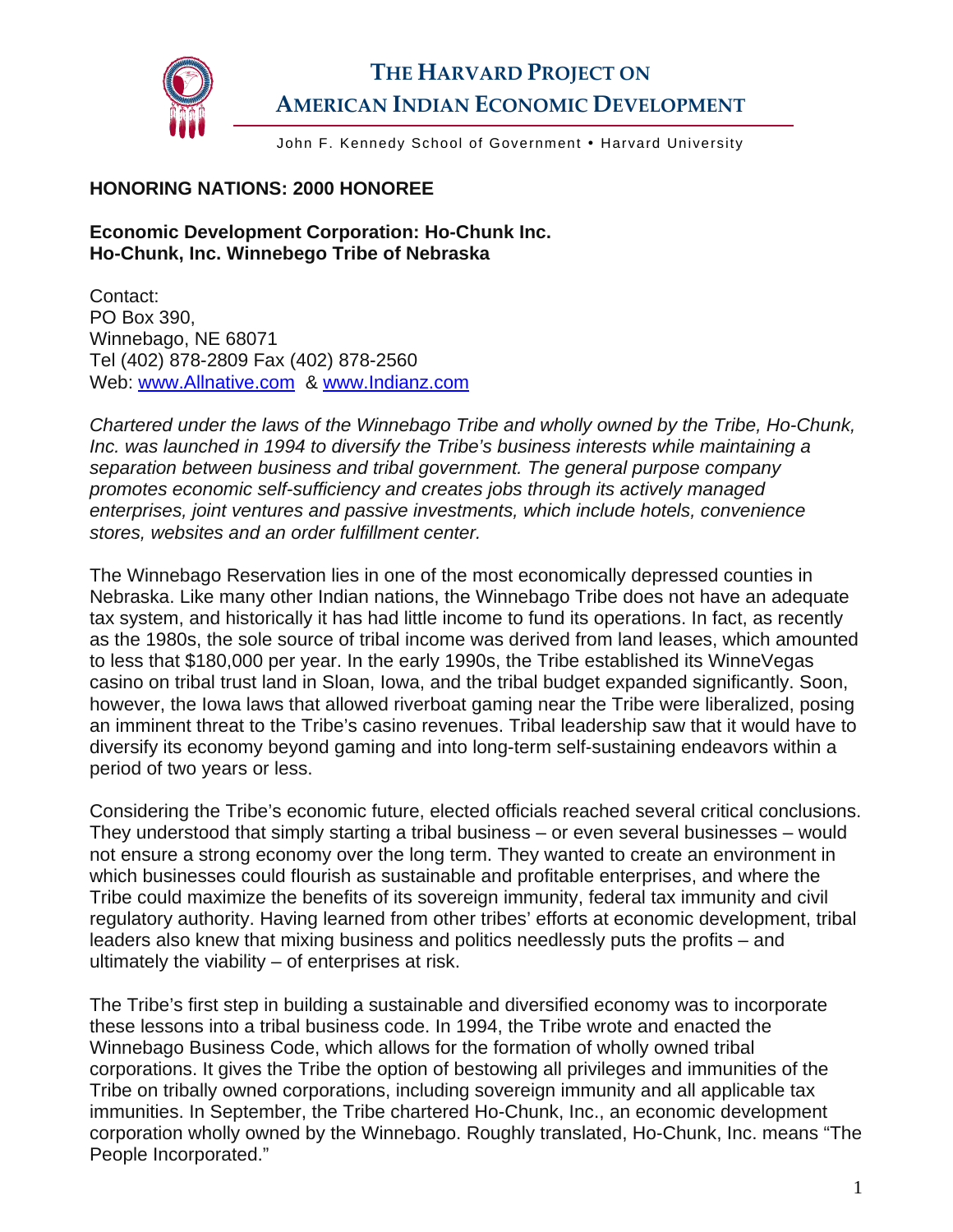Ho-Chunk, Inc. (HCI) has a simple mission: to use the Tribe's various economic and legal advantages to develop and operate successful tribally owned businesses and to provide jobs and opportunities for tribal members. In its initial two years (1995-96), HCI was supported by casino revenue, which allowed it to develop a diversified investment and development portfolio. Freed from any requirement to pay dividends (freed, that is, from the requirement to contribute to the Tribe's general fund) in its first five years, HCI reinvested its profits and now possesses an impressive portfolio of active and passive investments both on and off the reservation. In the area of active investments, HCI developed and operates four hotels in Nebraska and Iowa, plus numerous retail grocery and convenience stores; it created HCI Distribution, a Native American tobacco and gasoline distribution company with over 25 tribes as customers; and it purchased and expanded two Indian websites. In the area of joint ventures, HCI is the majority owner of a temporary labor service provider with six offices in three states, and is also the majority owner of a telecommunications, computer and networking equipment company. As a limited partner, HCI has invested in eleven hotels, apartment complexes, a small business venture capital fund, a now publicly traded internet news and search company (Indianz.com), an e-commerce company (AllNative.com), and a housing manufacturing company.

"Winnebago on a Roll to a Financial Empire," read the headline in a recent issue of the newspaper Indian Country Today (January 3, 2001). It summarizes Ho-Chunk's economic success well. HCI has enjoyed profitability over its entire life, although its growth rate and recent success are most remarkable. In 2000, the company's revenue was \$25 million, operating cash flow was \$1.5 million, and net income was \$1.2 million. And, HCI made a dividend payment to the Tribe of \$120,000 (or 10% of net income). Importantly, HCI now employs 250 employees, and nearly all of the employees in Winnebago, Nebraska are American Indian.

Another hallmark of HCI's effectiveness is that the company, through its many accomplishments, invigorates tribal pride. The tribal government and tribal members are proud, for example, that what appeared to be a cloud of doom – the collapse of gaming revenue – turned into a demonstration of flexibility and strength. Similarly, when the Omaha Tribe closed its cigarette plant, HCI lost its main and original supplier of cigarettes. Because HCI was able to diversify quickly into other brands of Indian-made cigarettes, however, its distribution company, smoke shops and convenience stores hardly suffered. The rapid development of Indianz.com and AllNative.Com generated a flurry of press attention. The community can also be proud of the innovative use HCI has made of tribal sovereignty. By engaging in gasoline wholesaling and adding value on the reservation to motor fuels and Indian-made cigarettes, the Tribe retains its inherent tax-setting power.

A primary factor in Ho-Chunk, Inc.'s success is the Tribe's conscious decision to separate business from politics. Too often in Indian Country, tribally owned businesses fall prey to political favoritism. Elected officials tend to meddle in day-to-day operations, and governmental red tape threatens efficiency and profitability. All of this has been minimized, and indeed, largely avoided at Ho-Chunk, Inc. The founding document of the corporation minces no words: "Ho-Chunk, Inc. was established so that tribal business operations would be free from political influence and outside the bureaucratic process of the government."

HCI's five-member Board of Directors (two of whom are Tribal Council members) acts independently of the Council to select Ho-Chunk, Inc.'s Chief Executive Officer, who oversees day-to-day management and makes all major strategic decisions for the Corporation. The Board is also responsible for providing the Tribal Council with an annual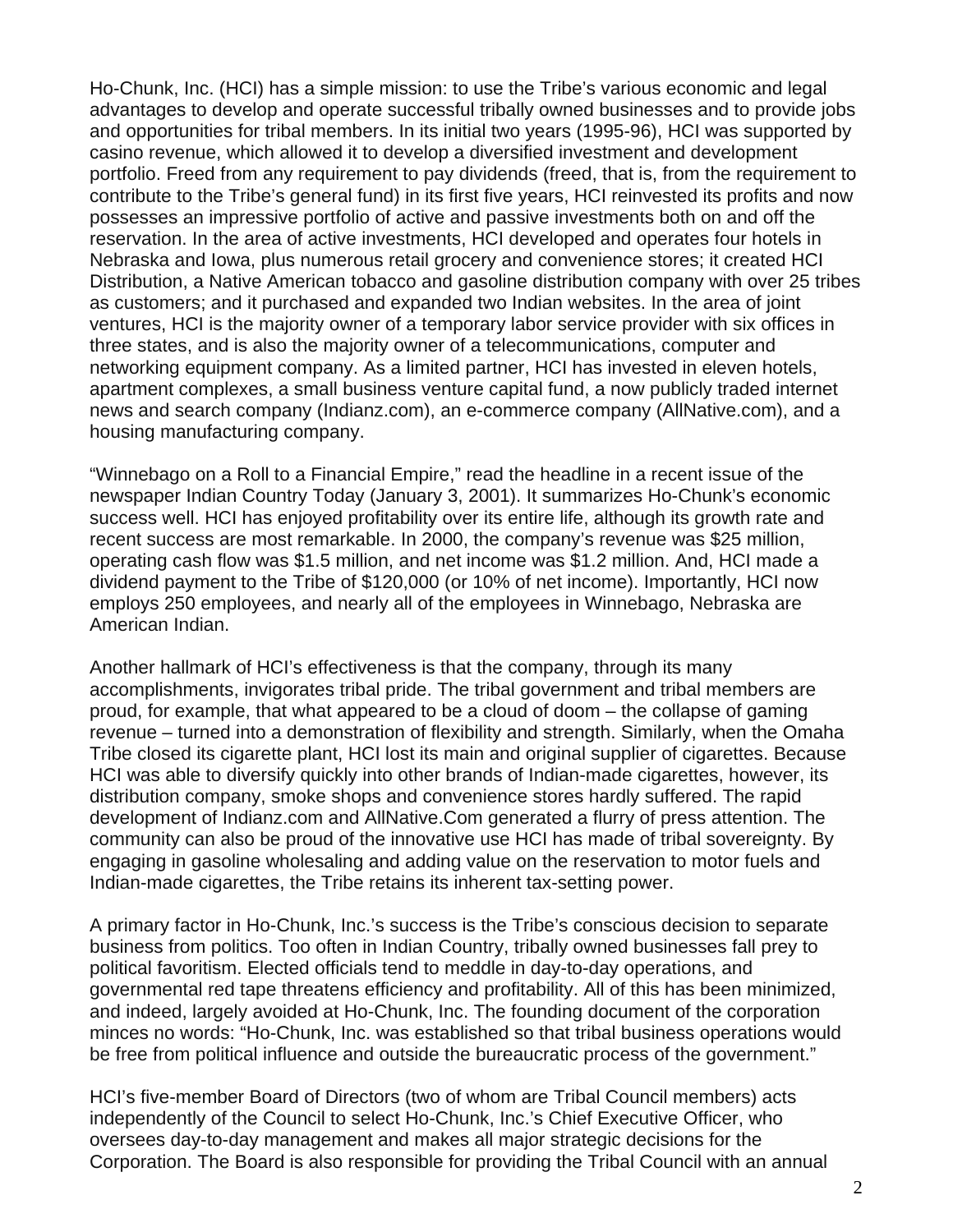report, audited financial statements and an annual development plan. For its part, the Tribal Council appoints Board members, formulates the long-term development plan of the Corporation, and approves annual operating plans. The Tribal Council understands that they need to protect HCI's autonomy to ensure its success. Therefore, the Council defers to the CEO and Board, allowing them to make decisions based upon economic prudence—not on the basis of minimizing political risk. This separation of business from politics, or division of labor, frees Tribal Council members to focus on questions of governance and enables the business experts at HCI to focus on maximizing the profitability of the Corporation.

The Council's hands-off approach results not just from institutionalizing its relationship with HCI, but also from careful cultivation of the relationship by HCI and the Board. Newly elected Council members receive a daylong tour of HCI operations and an introduction to the bylaws, plans and financial reporting. In addition, the Council and Board practice deliberate communication that keeps the Council informed of current developments in the Corporation while minimizing the amount of pressure the Council can exert on the CEO. It should be noted that the arrangement neither gives HCI a "blank check" to do whatever it wants, nor elevates the Board to an equal position with the Council. The Corporation is tribally owned and the Council has ultimate authority over its assets and strategy. In other words, the Council has every legal right to intervene in the Corporation if it finds reason to do so.

For Indian nations considering the creation of economic development corporations, Ho-Chunk, Inc. is also instructive in many other ways. For example, HCI chose to pursue what it calls an "outside-in" approach to business development: it took advantage of opportunities where the economic conditions were the most favorable, regardless of whether they were on the reservation or not. This approach was based upon the assumption, at least initially, that HCI's chances of success were much higher in off-reservation, metropolitan areas. Before HCI was formed, it was common for reservation-based businesses to yield little or no investment return. Lacking appropriate guidance or market access, for example, they frequently faltered or failed. However, once HCI created a stable income stream from its offreservation investments (which include investments in Oregon, Colorado, Minnesota, Utah, Kansas, Oklahoma, Wisconsin, Texas and New Jersey), it was able to leverage its existing businesses to create solid on-reservation development. In other words, the company's offreservation experience gave it the expertise and resources to better guide on-reservation business concerns. Needless to say, not only has the "outside-in" approach placed HCI in a position of strength, but it has paid off: Today, the majority of HCI's development is reservation-based, and most of its off-reservation development directly or indirectly creates employment on the reservation.

Another ingredient of HCI's success is that it started small. HCI avoided debt-based growth, which would have allowed it to move quickly into bigger business endeavors. The strategy both minimized risk to the Tribe and meant that HCI could borrow against its assets in the future if the Tribe were to fall on hard times. In addition, this self-constrained capital approach meant that the managerial staff could grow with the Corporation's success. In fact, HCI made a strategic decision to begin its development activities in the franchise business (hotels) so that it could develop managerial talent under the tutelage of an experienced franchiser and eventually move to more sophisticated business activities. This is starting to take place as HCI has begun to exit some of its hotel investments and focus on its distribution, internet, technology and retail businesses. This "learn by doing" approach has resulted in better business managers and, again, enables the Corporation to build off its successes.

Finally, Ho-Chunk, Inc.'s investments complement each other. Most of its companies are vertically integrated; that is, they sell each other intermediate goods and services in a